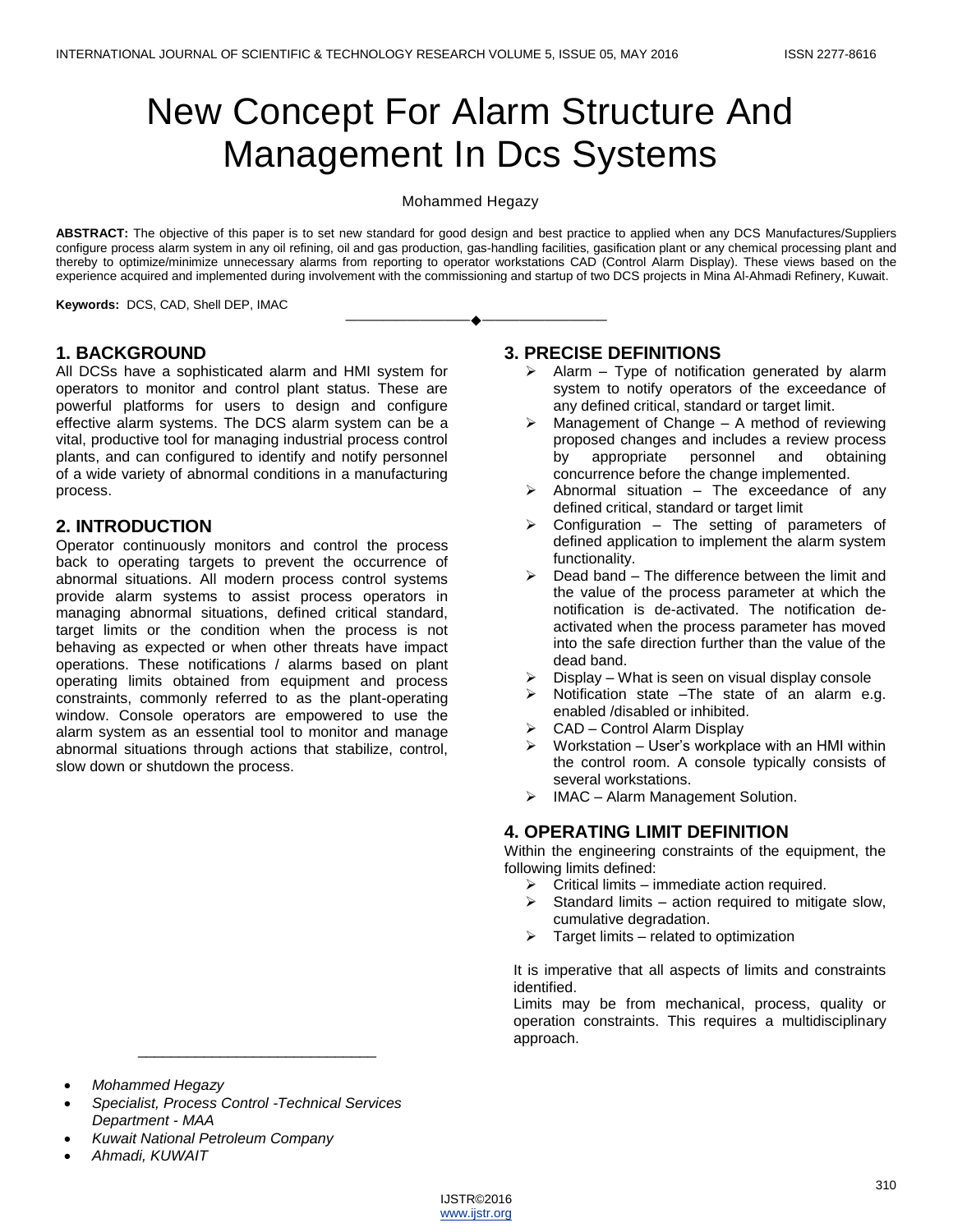## **5. CURRENT ALARM DISPLAY (CAD) WINDOW**

DCS operator, can pick the "PROCESS" button on the HMI screen to call process Current Alarm Displays (CAD) as per the following graphic displays (Figure-1).



*Figure-1*

This display is a dynamic, multi-page listing the following:

- $\triangleright$  Active process alarms.
- $\triangleright$  Active but acknowledged process alarms
- $\triangleright$  Inactive and unacknowledged process alarms.

For the inactive alarms that acknowledged will not displayed. All active and acknowledged alarms, as well as inactive and unacknowledged alarms will remain in CAD (Figure-2), however values and statuses are dynamically updated in Graphic Display.

## **6. GOALS OF NEW CONCEPT STUDY**

The main goal of this pilot study is:

- $\triangleright$  Minimize the alarms in CAD.
- Barring unnecessary blocks from reporting to CAD workstations.
- Grouping alarms based on priority.
- Directing unnecessary alarms to IMAC and historian.

Alarm Priority 1 to 5

#### **CURRENT ALARM DISPLAY (CAD)**

Alarm Message

| <b>MAIN Photoger EXIASED (AD)</b><br>EN   Dre Dricher 1941 |                              |                                               |                                              |                    |                      | $n(A)$ $M$ |
|------------------------------------------------------------|------------------------------|-----------------------------------------------|----------------------------------------------|--------------------|----------------------|------------|
| $11:6329-0-15$                                             |                              | <b>Current Alarms</b>                         |                                              |                    |                      |            |
| 235PRCA20 BN:XX5314AA.                                     |                              | LTO FUEL SHUT OFF VALVE ACTUATNG              |                                              | <b>STATE</b>       | я                    |            |
| 06-18 09:37:18                                             |                              | CLOSED                                        |                                              | Pnt.               |                      |            |
| 235PRCA11 BN: XX5422A.                                     |                              | <b>CONTROL OIL TRIP</b>                       |                                              | <b>STATE</b>       | ×                    |            |
| $06 - 18$ $09:37:18$                                       |                              | <b>TR28</b>                                   |                                              | Pnt                |                      |            |
| 235PRCA11 BN:XX5423A.                                      |                              | <b>CONTROL OIL TRIP</b>                       |                                              | <b>STATE</b>       |                      |            |
| $06 - 18$ $09:37:18$                                       |                              | TRIP                                          |                                              | Pnt                |                      |            |
| 235PRCA02 BN: ZLH5314A.                                    |                              | <b>LIQUID FUEL SHUT OFF OPEN</b>              |                                              | <b>STATE</b>       | 闘                    |            |
| $06 - 18$ $09:37:18$                                       |                              | OPEN                                          |                                              | Pnt                |                      |            |
| 235PRCA02 BN:XX5310A.                                      |                              | <b>FUEL GAS VENT</b>                          |                                              | <b>STATE</b>       | 閖                    |            |
| $06 - 18$ $09:37:18$                                       |                              | <b>OPEN</b>                                   |                                              | Pnt                |                      |            |
| 235PRCA00 BN: X5703CA.                                     |                              | ON SKID LIO VLV OPN REO FRM BPCS              |                                              | <b>STATE</b>       | 们                    |            |
| $06 - 18$ $09:37:16$                                       |                              | OPEN VALVE                                    |                                              | Pnt                |                      |            |
| <b>235PRCA00 BN:XSZ03BA)</b>                               |                              | ON SKID VALVE OPEN REO FROM BPCS              |                                              | <b>STATE</b>       | 目                    |            |
| $06 - 18$ $09:37:16$                                       |                              | <b>OPEN VALVE</b>                             |                                              | Pnt                |                      |            |
| 235PRCA00 BN:XS297CA.                                      |                              | <b>GT CRANKING STATUS</b>                     |                                              | <b>STATE</b>       | 粮                    |            |
| $06 - 18$ $09:32:16$                                       |                              | CRANKING                                      |                                              | Pnt                |                      |            |
| 235HRB00 AD: XS6001B                                       |                              | H235-001B PHASE 2 PURGE COMPLETE              |                                              | <b>STATE</b>       | 鳳                    |            |
| 06-18 09:28:58                                             |                              | ON                                            |                                              | Pnt                |                      |            |
| 235GD04 AD: ZLH2937.                                       |                              | C-235-001A HP C3 REF VAPOR SUC.               |                                              | <b>STATE</b>       | я                    |            |
| 06-18 09:28:40                                             |                              | OPEN                                          |                                              | Pnt                |                      |            |
| 235GD04 AD: ZLH2938.                                       |                              | C-235-001A MP C3 REF VAPOR SUC                |                                              | <b>STATE</b>       | 閼                    |            |
| 06-18 09:28:24                                             |                              | <b>OPEN</b>                                   |                                              | Pnt                |                      |            |
| 235PRCA01 BN: ZLL 2944.                                    |                              | FUEL GAS OFFSKID VENT VALVE CLS               |                                              | <b>STATE</b>       | S                    |            |
| 06-18 09:26:45                                             |                              | C10                                           |                                              | Pnt                |                      |            |
| 235PRCA01 BN: ZLH2948.<br>06-18 09:26:45                   |                              | FUEL GAS OFFSKID BLK VALVE OPEN               |                                              | <b>STATE</b>       | 闘                    |            |
|                                                            |                              | <b>OPEN</b>                                   |                                              | Pnt                |                      |            |
| Acade Adamstra                                             | P <sub>1</sub> < 1           | Alle and the 1979 are signed                  | CD Les es en                                 | <b>Cleant Page</b> |                      |            |
|                                                            | CE CHEVRED CHART CE          |                                               | Alley, If you are at the top                 |                    |                      |            |
| <b>CALIFORNIA</b><br><b>BOOK with Musician A. B.</b>       | <b>TOD</b><br><b>FRIDERY</b> | N. J. min was an<br><b>KEN HOW HER RIGHTS</b> | $19.5$ $19.4$ $19.5$<br><b>KID on Kan KA</b> |                    |                      |            |
|                                                            |                              |                                               |                                              |                    |                      |            |
| Match Active<br>12 Evinst                                  | Horna Muted                  | PAUSED                                        | Alarm 1390 of 1938                           | $11:6229-8-16$     |                      |            |
| (87-44xed) [C2] 20                                         |                              |                                               |                                              |                    | ● 图 前 表 图 日 1112.401 |            |

#### **7. BLOCKS BANDED TO REPORT TO CAD DISPLAY**

The following blocks banded to report to CAD display because of its visible changes in graphics displays:

- > MOV Limit Switches Feedback.
- $\triangleright$  XV Limit switches Feedback. Motors State Alarms.
- 
- Pumps State Alarms.<br>  $\sum$  Third Party Alarms (N Third Party Alarms (Metering Skids).

#### **8. EXEMPTIONS**

Some exceptions for third party alarms, XV, MOV Limit switches Motors and pumps state upgraded to priority 1 and 2 based on criticality of the third party alarm and state alarm.

#### **9. SORTING ALARMS**

The Current Alarm Display (CAD) sort alarms as per the following order:

- > Unacknowledged alarms.
- $\triangleright$  Acknowledged alarms.

These two groups are both display on the CAD and sorted by alarm priority and then by time of occurrence, i.e. the most recent, unacknowledged, and highest priority alarm will show on top of the CAD display.

#### **10. DATABASE STRUCTURE IN LPG-4 DCS SY**



#### **11. ALARM PRIORITIES, GROUPS & DEVICES**

 $\triangleright$  Each block has the following parameters:

- Alarm Priority number (Block Parameter).
	- Alarm Group number (Block Parameter).

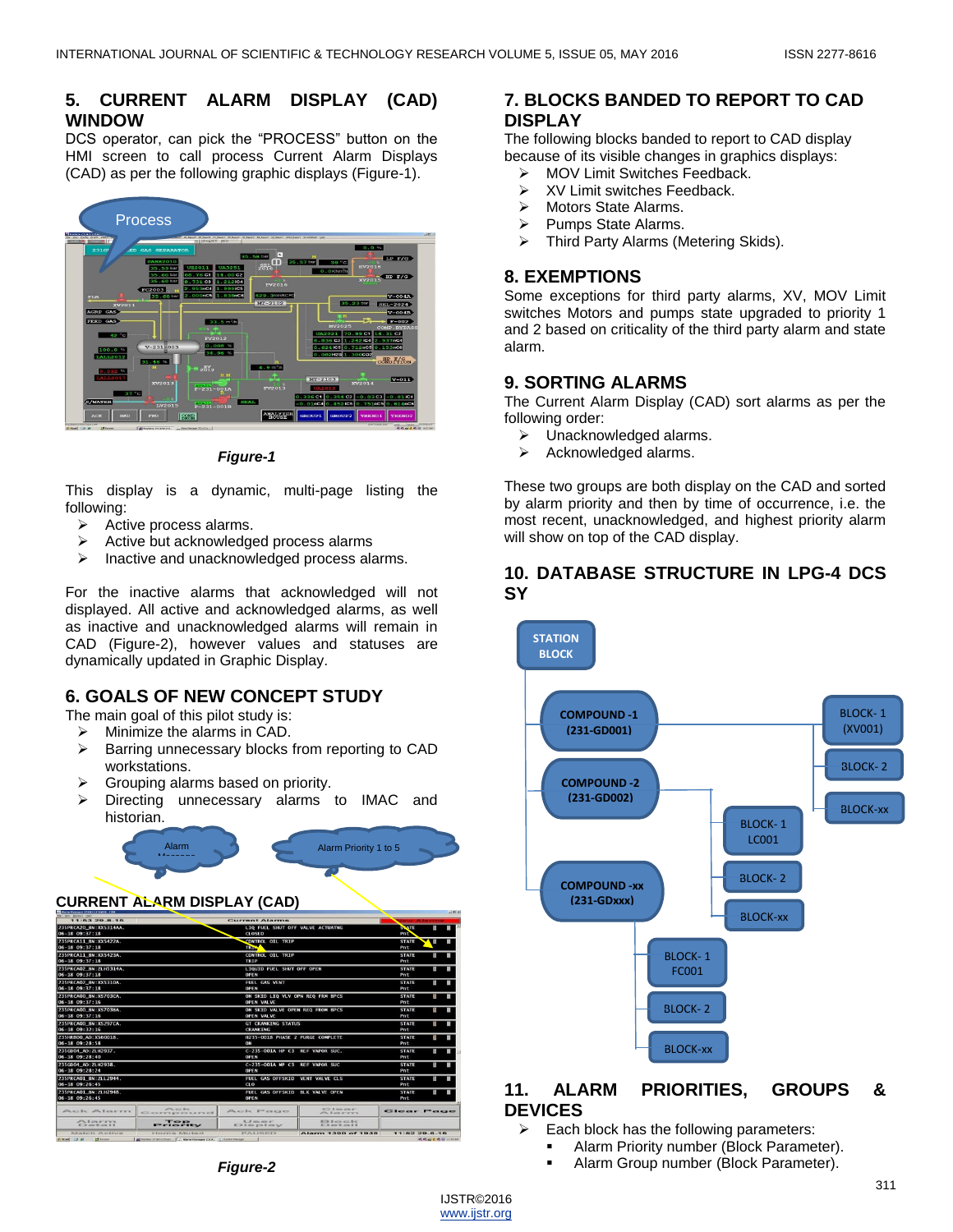- $\triangleright$  Each "Alarm Group" can have a number of devices assigned to it.
- $\triangleright$  When an alarm occurs, the alarm message is sent to the assigned alarm group, then according to group number, it will routed to all devices assigned to this group.
- $\triangleright$  Groups 1-3 are part of parameters in compound Block.
- $\triangleright$  Groups 4-8 are part of Station block.
- > Alarm Assigned Devices (Station and Compound
- > Blocks Parameter).

### **12. PREVIOUS ALARMS SETTING FOR LPG-4 DCS SYSTEM**

Different priority numbers assigned as per following table:

| <b>Priority</b> | <b>Alarm Type</b>                                                    | <b>Alarm Priority</b><br><b>Classification</b> | Group<br><b>Number</b> | <b>Assigned Devices</b>              |
|-----------------|----------------------------------------------------------------------|------------------------------------------------|------------------------|--------------------------------------|
|                 |                                                                      |                                                |                        |                                      |
| 1               | HH, LL, ESD<br>Trips, I/O Bad,<br>Fault                              | Critical                                       | $\overline{4}$         | ALL Workstations,<br>IMAC, Historian |
| $\overline{2}$  | $H, L$ ,<br>Mismatch,<br>Deviation                                   | High                                           | $\overline{4}$         | ALL Workstations,<br>IMAC, Historian |
| 3               | <b>Third Party</b><br>(Metering)                                     | Low                                            | 4                      | ALL Workstations,<br>IMAC, Historian |
| 5               | MOV & XV<br>Limit switches<br>Feedback,<br>Motors and<br>Pumps State | Very Low                                       | $\overline{4}$         | ALL Workstations,<br>IMAC, Historian |

## **13. PREVIOUS CONFIGURATION**



## **14. PROPOSED ALARMS SETTING FOR DCS SYS.**

| <b>Priority</b> | <b>Alarm Type</b>                                                 | <b>Alarm Priority</b><br><b>Classification</b> | Group<br><b>Number</b>  | <b>Assigned Devices</b>              |
|-----------------|-------------------------------------------------------------------|------------------------------------------------|-------------------------|--------------------------------------|
|                 |                                                                   |                                                |                         |                                      |
| 1               | HH, LL, ESD<br>Trips, I/O Bad,<br>Fault                           | Critical                                       | $\overline{\mathbf{4}}$ | ALL Workstations,<br>IMAC, Historian |
| 2               | H, L, Mismatch,<br>Deviation                                      | High                                           | 4                       | ALL Workstations,<br>IMAC, Historian |
| 3               | <b>Third Party</b><br>(Metering)                                  | Low                                            | 3                       | ALL Workstations,<br>IMAC, Historian |
| 5               | MOV & XV Limit<br>switches<br>Feedback, Motors<br>and Pumps State | Very Low                                       | 3                       | ALL Workstations,<br>IMAC, Historian |

Different priority numbers assigned as per following table:

- $\triangleright$  Alarms with priority 1 & 2 assigned to Group 4.
- $\triangleright$  STATION Block technic used for Devices assignment for Group 4.
- $\triangleright$  Alarms with priority 3 & 5 assigned to Group 3.
- COMPOUND Block technic used for Devices assignment for Group 3.

## **15. PROPOSED CONFIGURATION**